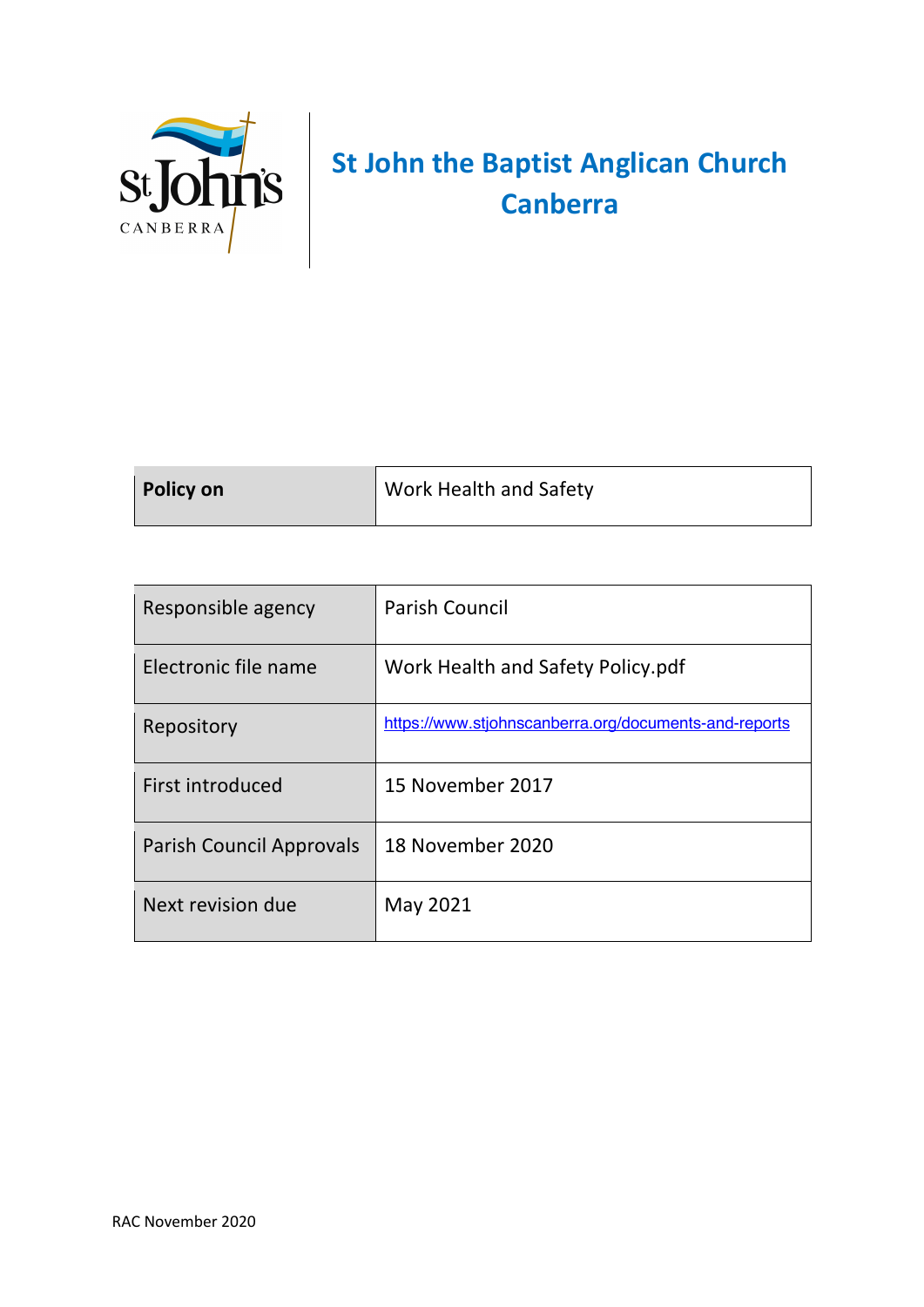## **LEGISLATION AND STANDARDS**

This policy is bound by *The Master Policy* adopted by Parish Council based on the Five Marks of Mission of the Anglican Communion and of the *Governance of the Diocese Ordinance* as the foundations on which our actions are based.

#### (Diocesan) *Safe Communities of Faith Policy* August 2015

The *Work Health and Safety Act* 2011 registered in 2018 , and its WHS Regulations and Codes of Practice which form the legislative framework which applies in the ACT

#### *Parish COVID-19 policy*

*Diocesan WHS Policy Statement* (to be displayed in key ministry buildings)1

*National strategic plan for asbestos awareness and management* 2019-2023 (Australian Government, Asbestos Safety and Eradication Agency, November 2019<sup>2</sup>)

Food safety standards for charities and community organisations

## **PRINCIPLES**

- 1. St John's Canberra is committed meet its obligations and duty of care to provide a healthy and safe environment
- 2. Through Parish Council we aim to remove or reduce the risks to health, safety and well-being of all workers (clergy, staff, volunteers and contractors), visitors and any person who may be affected by our ministry and business operations.
- 3. That all workers have the responsibility to ensure they abide by all procedures and instructions, take reasonable care of themselves and other who may be affected by their actions or omissions.
- 4. That the Parish offers, as far as is practicable, resources and training sufficient for its staff, clergy, and volunteers, to resource and fund any necessary measures.
- 5. That while the ACT remains affected by the COVID-19 pandemic that the Parish's current COVID-19 plan will complement this policy.

<sup>1</sup> https://anglicancg.org.au/ads/risk-and-compliance/safety/

<sup>2</sup> https://www.asbestossafety.gov.au/sites/default/files/documents/2019- 11/ASEA%20NSP%202019-23%20ebrochure.pdf